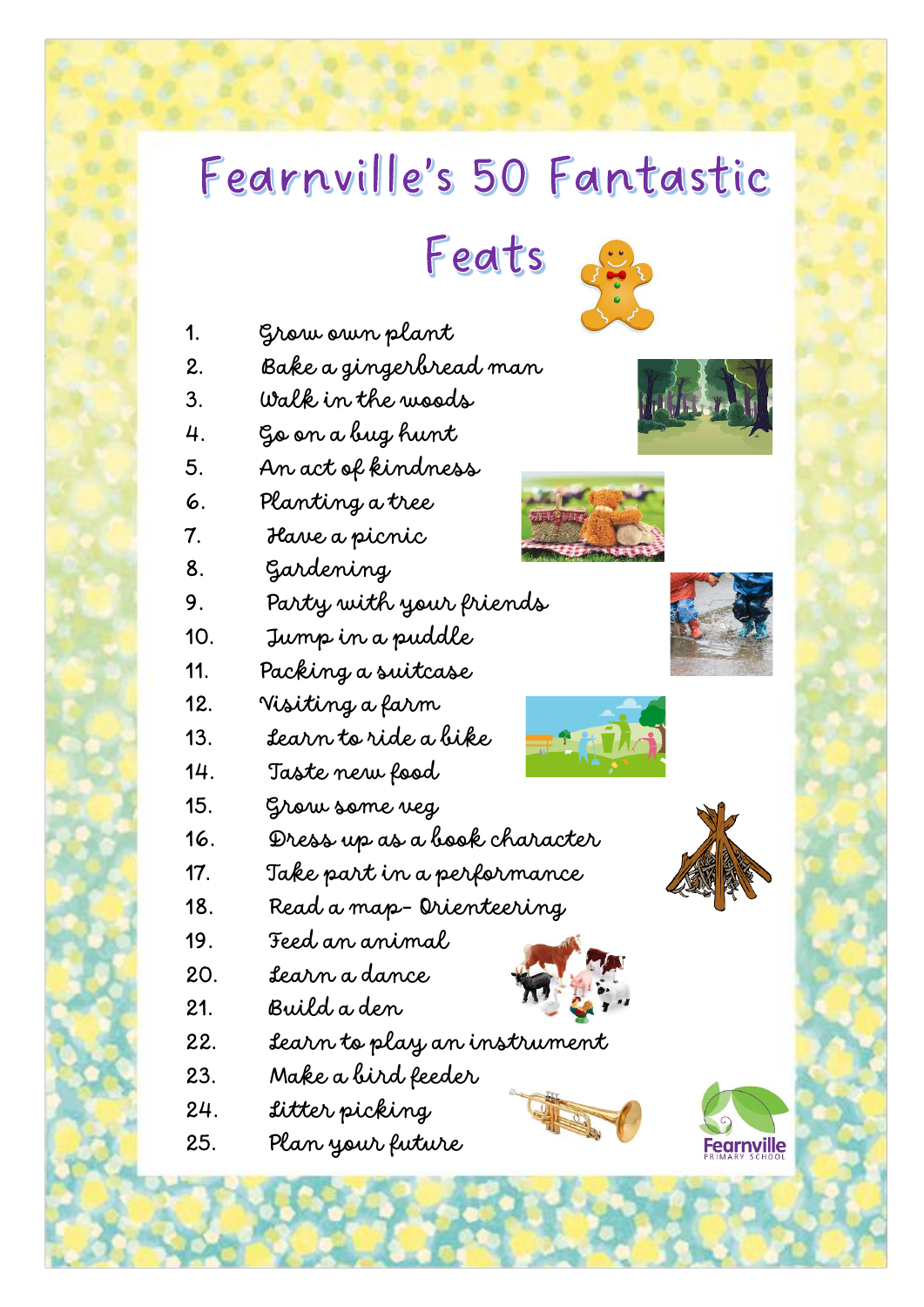



- 
- 35. Going to a sporting event
- 
- 
- 
- 
- 
- 41. Complete a residential
- 42. Visit a museum
- 43. Visit a castle
- 44. Go on a train
- 45. Go on a boat
- 
- 
- -
-